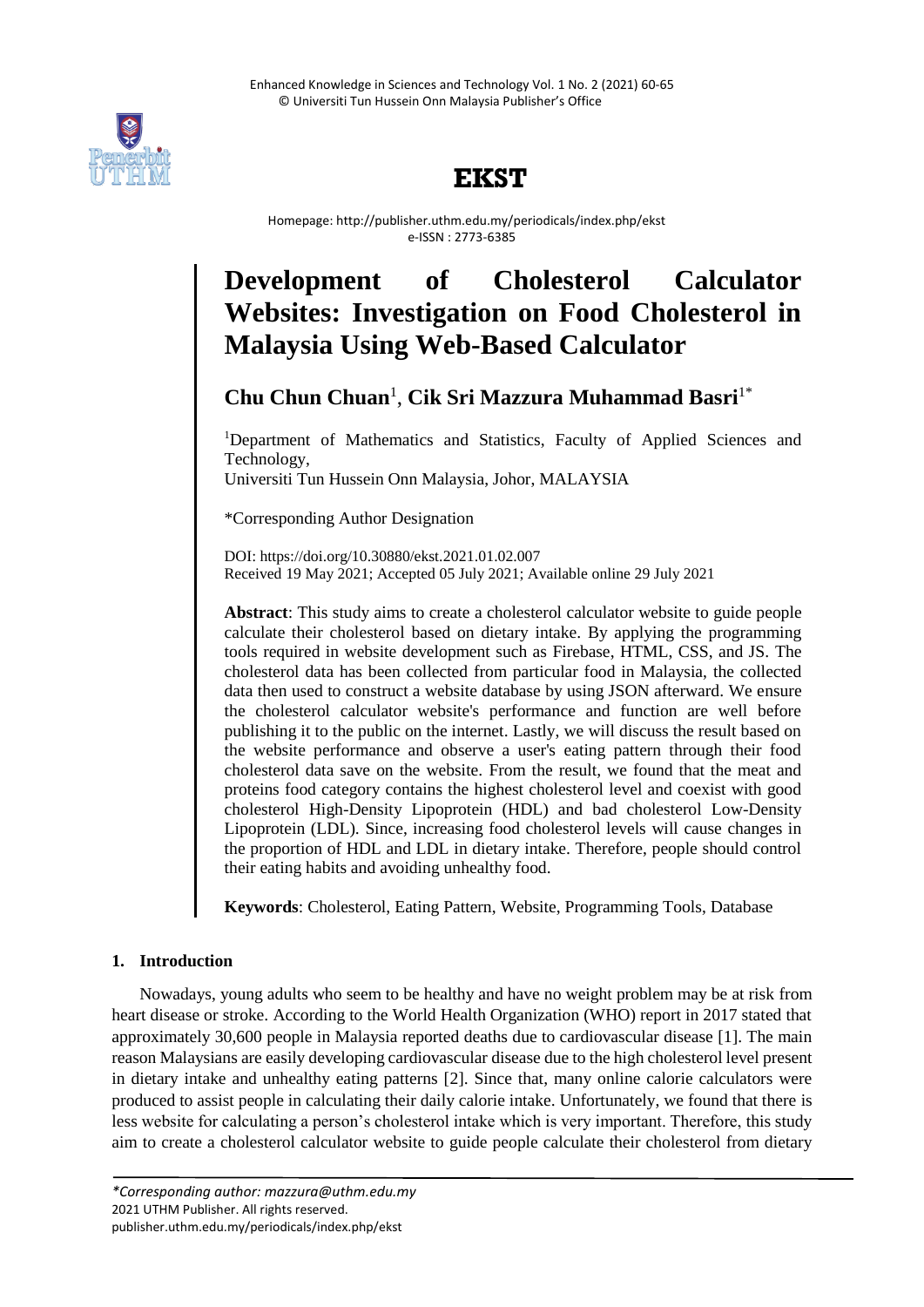intake. In this research, we are developing a website with a food cholesterol intake calculator and constructing a database of cholesterol concentration from food in Malaysia.

## **2. Methodology**

In order to create a functional cholesterol calculator website, a web development tools has been used such as HTML, CSS, JS, Firebase, and JSON. Hence, there are four steps to develop a cholesterol calculator website, which are as below:

- i. Register Web Hosting in Firebase.
- ii. Create a cholesterol calculator web by using Frontend Development Languages.
- iii. Construct the food cholesterol database in the form of JSON.
- iv. Deploy the cholesterol calculator website to the public.

The explanation and detail of each stated step above will be further discussed in Section 2.1 until 2.4 follow the sequence.

## 2.1 Web Hosting in Firebase

Firebase is a powerful website development tool with various useful functions and services. Web hosting is one of the services provided by Firebase. Therefore, the first step in developing a website is to register web hosting in Firebase.com. Web hosting is a service to provide "space" on the internet, allowing us to upload a required media file and information into a website and publish it to the public [3].

## 2.2 Frontend Development Languages

Frontend Development Languages is an essential programming component in website development, such as Hypertext Markup Language (HTML), Cascading Style Sheets (CSS), and JavaScript (JS). Therefore, we need to learn and apply the above three web development programming languages.

# 2.2.1 Hypertext Markup Language (HTML)

HTML is a tool responsible for creating web content and constructing the fundamental core structure of a website. HTML includes a series of tags which can connect the various type of internet resource into a logical whole documents format on the network. The HTML tags element commonly used in cholesterol calculators websites are shown below [4].

"<div>"

The <div> tag know as a division or a section in an HTML document and can be used as a container for storing any tag element of HTML.

 $\cdot$  " $\langle$ img $\rangle$ "

The  $\langle$ img $>$  tag is a short form of "image" and displays an image in an HTML document. The  $\langle$ img $>$  tag is a space for storing and display the image.

" $\langle p \rangle$ " and " $\langle h1 \rangle$  to  $\langle h6 \rangle$ "

The  $\langle h1 \rangle$  to  $\langle h6 \rangle$  tags stand for "heading" and the number is represented as the text sizing. Every word includes in  $\langle h|$  tag will be getting solid and bigger. The  $\langle p \rangle$  tag stands for "paragraph" and used in display the article. The word in  $\langle p \rangle$  tag will be displaying smaller size.

• "<input>"

The  $\langle$ input $\rangle$  tag is an input field that allows the user to enter text and use it in the searching bar of the web cholesterol calculator.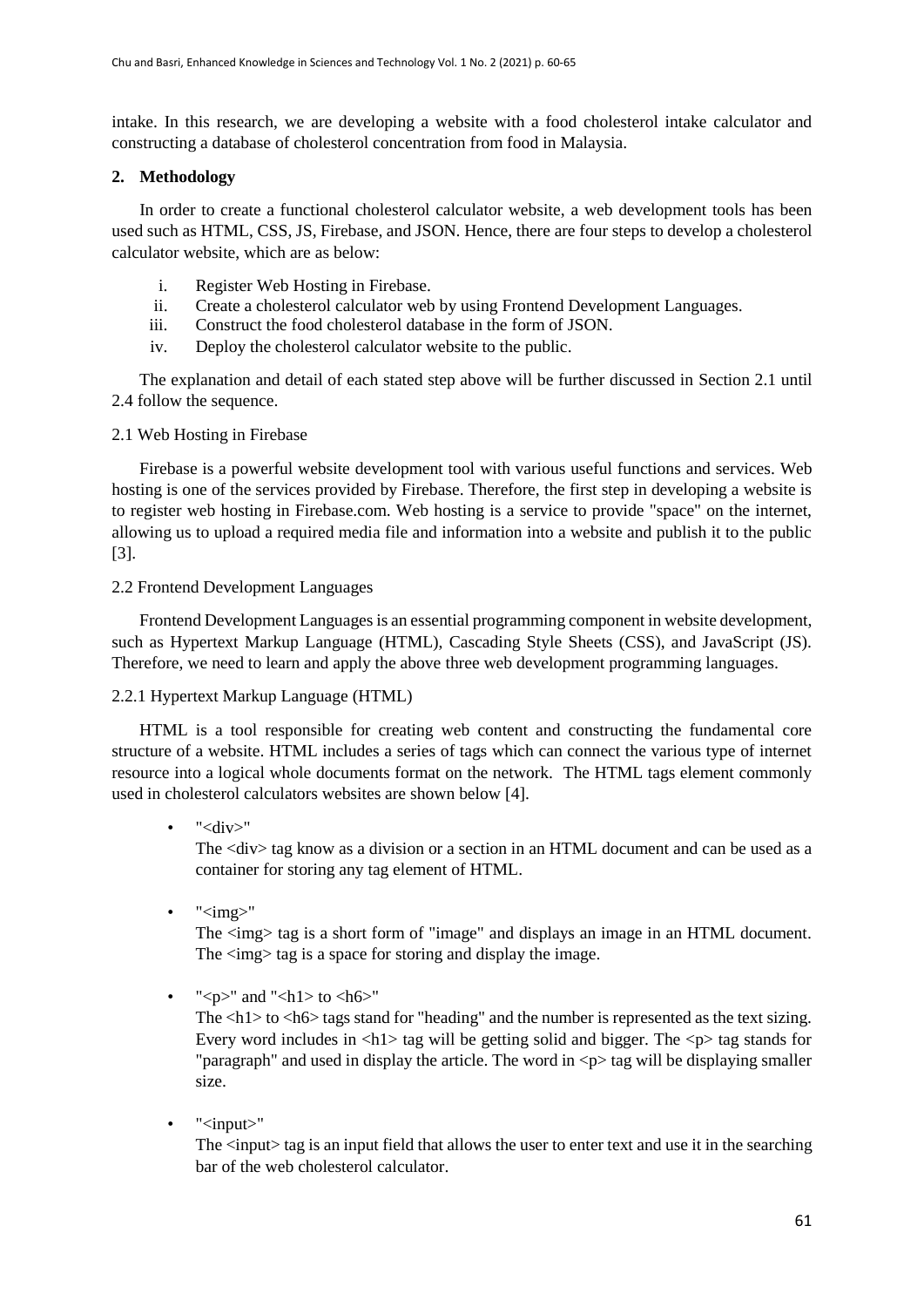#### $\bullet$  "<br/>button>"

The <br/>button> tag is a clickable button in HTML document. Every button in the cholesterol calculator web is displayed by using the  $\langle$ button $\rangle$  tag. The  $\langle$ button $\rangle$  tag will be performing some specific task and function whenever the user clicks on it.

#### 2.2.2 Cascading Style Sheets (CSS)

CSS is the web programming language used to style and decorate the HTML document tag element. We can use the CSS design, style and decorate the website's content, such as layout, colours, fonts, etc. CSS describes how HTML elements should be displayed on the screen layout. The CSS is an individual programming sheet file which creates separate from the HTML document. The programming sheet file of the file saves as css format and import to HTML document whenever the need to use. The syntax of CSS contains a selector and a declaration block [5].

The CSS selector directly points to the HTML tag element that we need to style such as <div>,  $\langle \text{input}\rangle$ ,  $\langle \text{p}\rangle$ , etc. There are two types of CSS selectors we used in the cholesterol calculator web is element selector and class selector. The element selector points to HTML tag elements based on the tag name. The class selector points to HTML tag elements with a specific class name defined in the tag attribute. To select elements with a specific class name, write a period (.) character, followed by the class name.

The declaration block contains one or more declarations separated by semicolons. Each declaration includes a CSS property name and a value, separated by a colon. Multiple CSS declarations are separated with semicolons, and curly braces surround declaration blocks.

#### 2.2.3 JavaScript (JS)

In order to create a functional cholesterol calculator, we need to build up the system of the calculation, logic syntax and create a database of food cholesterol level data by using a JS programming language [6].

We use JS programming language to create various useful functions and systems in web cholesterol calculator. Such as food searching function, calculate food cholesterol level function, add food into list function, a user authentication function, save user record function, user dietary intake chart function, etc. All functions mentioned above are developed by JS programming, and each function has a specific task need to perform. Each function contains a large amount of JS coding and its logic syntax to perform the task correctly. The functions of the cholesterol calculator website will be further discussed in the Result and Discussion of Section 3.

#### 2.3 JSON Database

We collect food cholesterol data from internet resources and medical reports based on food type in Malaysia. The collected food data includes food name, food cholesterol level, food serving portion, food pictures. After the food data was completing collect, the data will be store in JavaScript Object Notation (JSON). JSON is a database and acts as the storage of food data. JSON is also a text format that is easy for humans and machines to read and write the data into a JavaScript sheet [7].

The format of JSON is all the food data must be stored in one "data" array variable and surrounded by square brackets "[ ]." Inside the array variable include multiple curly braces "{ }" and separated by ",". Each curly braces represent one food data and contain ID number, food name, food image, food portion, food cholesterol level, and food type. Whenever the public visits the web cholesterol calculator, the JS will read the food data from the JSON database, and HTML will display all the food data in the form of a food card on the website.

#### 2.4 Web Deploying

Lastly, we published the cholesterol calculator web to the public after completing all front-end web development procedures and finish collecting food cholesterol data. The action of publishing the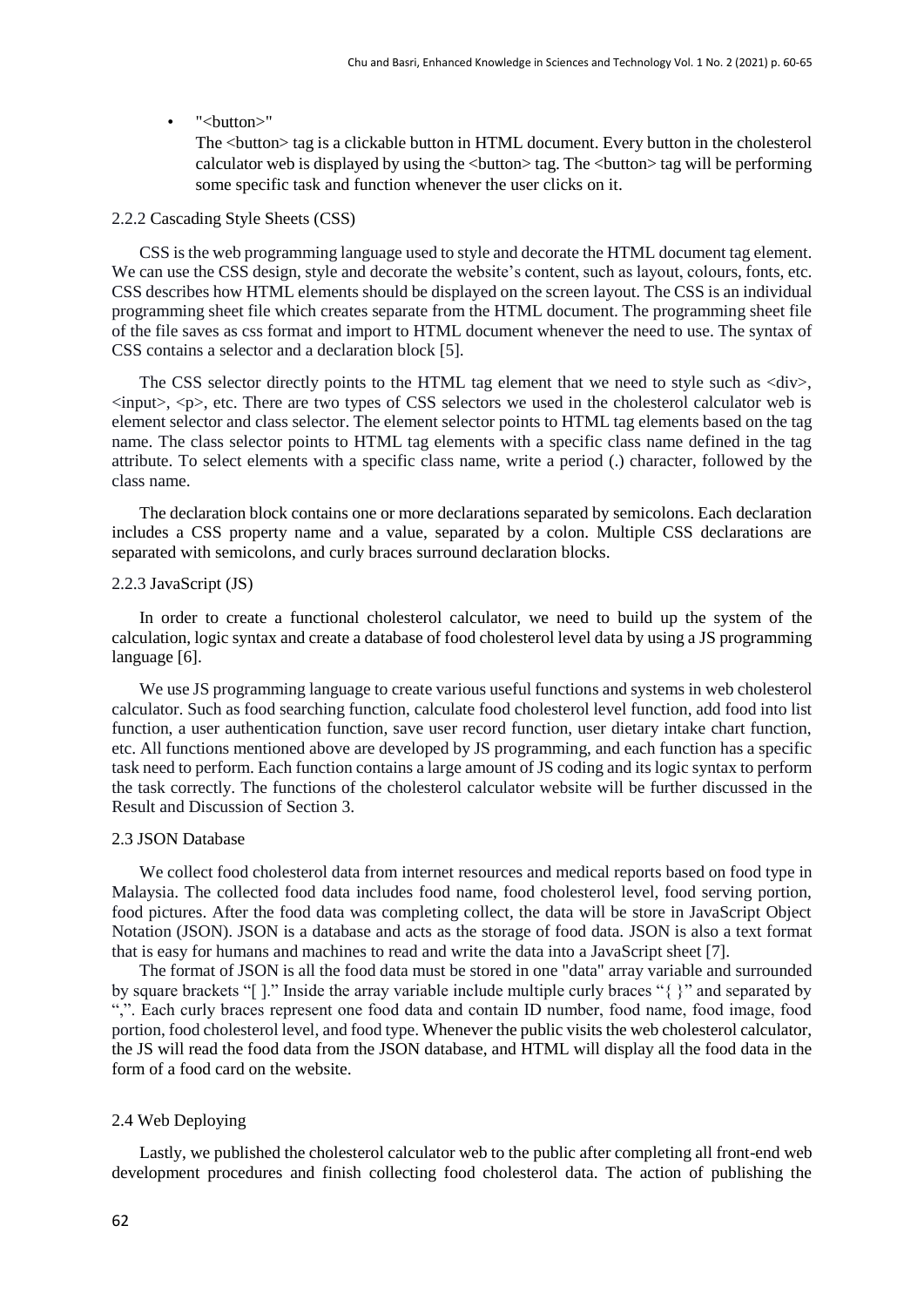website to the online internet is known as "deploying". We can deploy the website into registered Firebase Hosting by using a single command. The command is "firebase deploy" and need to type in the command window of the front-end web development editor. The website link will be provided by the command window once completing the deployment process. The website link is the path to visit the cholesterol calculator web, and we can publish this link to the public to let more people know about our website. Therefore, this is the way and step for us to publish the website on the internet.

#### **3. Results and Discussions**

#### 3.1 Results



**Figure 1: Cholesterol Calculator Websites**

This study apply the Firebase and Frontend Development Languages to develop the cholesterol calculator website. The cholesterol calculator website shown above in Figure 1 contains the main component and functions as below.

1. Food Card Page

User can choose their desired food and add into the list page even adjusting the required food serving size portion.

2. Authentication Page

Users can sign-up and sign-in the account on the website to add and save food data into their account. Once the user successfully sign-in the account and they will be able to access the list page, record page, and chart page.

3. List Page

Food list page will be shown all the food cholesterol data added by the user and calculated the total amount of food cholesterol level.

4. Record Page

Record page will display the food data saved by users and classified food data according to its cholesterol level into 3 categories which are low, moderate, high cholesterol food.

5. Chart Page

Chart page uses the food cholesterol level data to plot the bar chart according to food category and help the user to visualise their cholesterol dietary intake amount.

- 6. Search Function Perform food searching function to help the user find their desired food.
- 7. Filter Food Category Function Perform filter function to categorized the food data according to its type.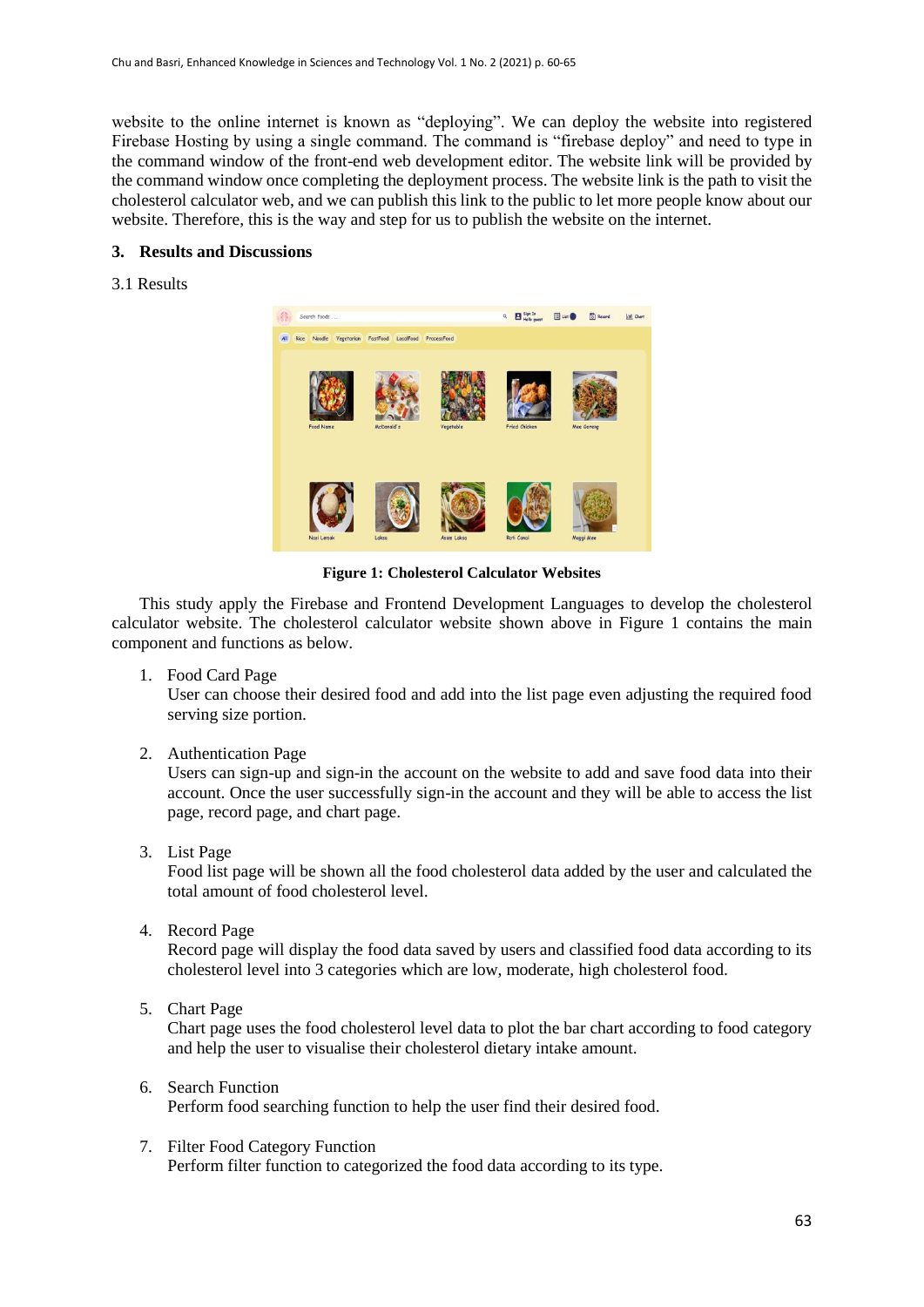

**Figure 2: JSON Database**

In addition, we have been successfully constructing the website database by using the JSON format. The JSON database shown in Figure 2 consists of 90 food data, and each food is classified into the different food categories such as dairy products, meat and protein, fats and others. The JSON database includes food data information such as food name, food cholesterol level, food serving portion, and food pictures. The food data will be displayed as food cards on the website interface whenever visitors access to website. The food category data is also displayed as foods category button to help users filter their desired food type. All the food data are collected from the Food Data Central in the U.S. Department of Agriculture. Food Data Central is an integrated data system that provides expanded nutrient profile data and links to related agricultural and experimental research. Since the Food Data Central is hosted by the National Agricultural Library [8], which means the credibility of Food Data Central is high and more reliable compared with other resources on the internet. Therefore, we choose the Food Data Central as our research food data in cholesterol calculator website. The collected food data are stored in the cholesterol calculator website JSON database. The database consists of 90 food data and classified into four main food categories such as dairy products, meat and protein, fats and others, each category consist of 35, 30, 15, and 10 food data respectively. The collected food data include information such as food name, food cholesterol level, food serving portion, and food pictures.

3.2 Discussions



**Figure 3: User Food Chart in 7 Days**

Figure 3 shows a food chart result of a user using cholesterol calculator website in 7 days of December. We asked user to assist us recorded their 7-day dietary intake by using the cholesterol calculator website. User can select their desire food and adjust the required amount of food portion that has been eating. Each food that has been recorded by a user contain the corresponding cholesterol, and